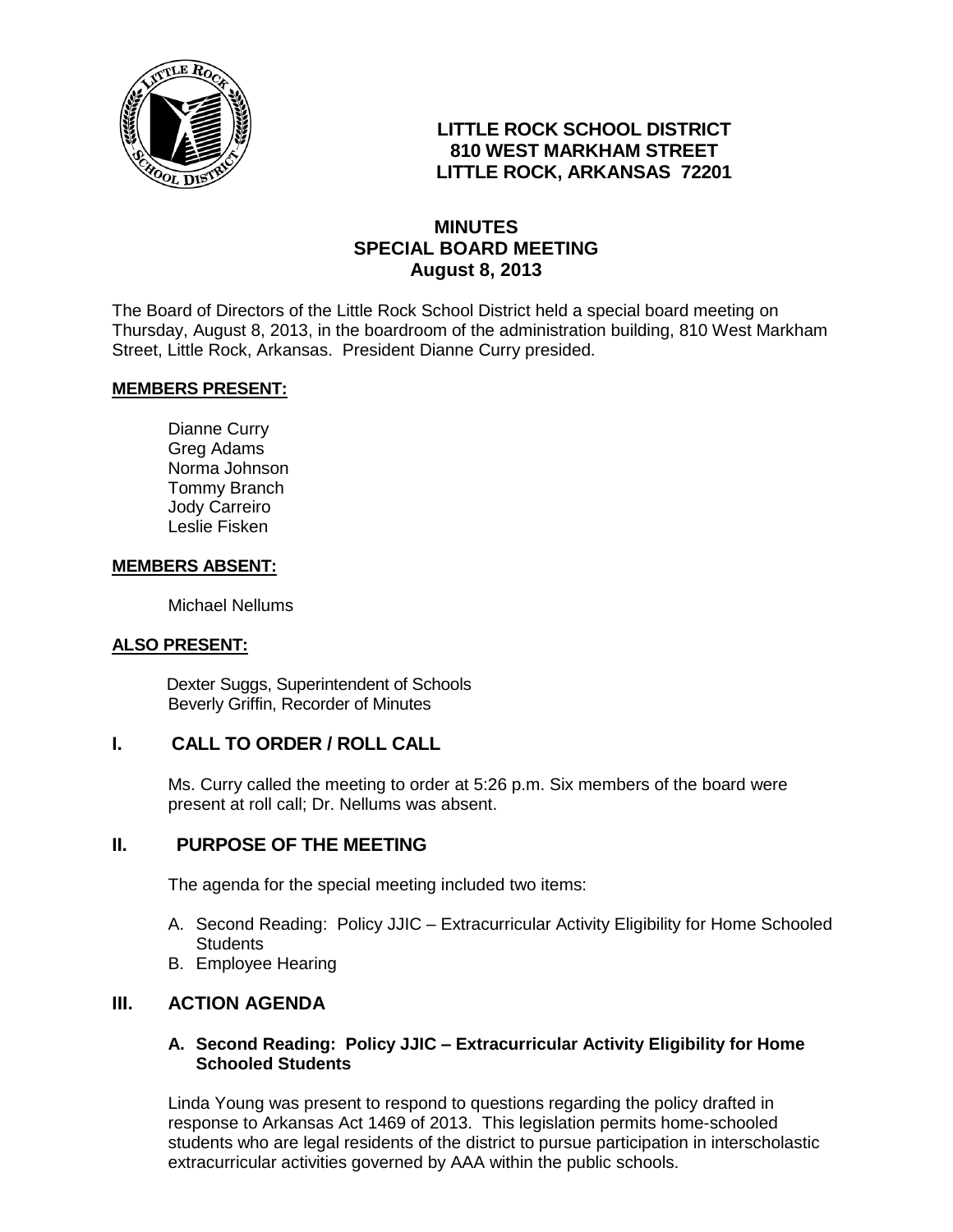Policy JJIC was approved on first reading at the July  $27<sup>th</sup>$  board meeting, and was presented for second reading in this special meeting in order to comply with the law requiring the policy be in place prior to August 16<sup>th</sup>.

Mr. Adams moved approval on second reading; Ms. Fisken seconded the motion, and it carried unanimously.

*The board recessed briefly prior to the employee hearing, and reconvened at 5:43 p.m. The hearing was open.* 

### **B. Employee Hearing**

Ed Adcock, represented the employee <PP>. Attorney Ellen Smith, from the Friday law firm, represented the district. <The employee> requested the hearing as a result of an administrative decision to realign her salary commensurate with the position she currently holds in the district.

Ms. Smith provided a brief overview of a settlement agreement from the 2009-10 school year. In that agreement, <the employee> was reassigned to a clerical position on salary grade 44. She was previously a bookkeeper at grade 55. It was <the employee's> contention the provisions of the agreement would maintain her salary at the level of her previous contract indefinitely.

Ed Adcock, attorney for <the employee>, asked the board to consider a mutual agreement and to allow <the employee> an opportunity to be assigned to a position which would align with the salary she is earning currently. He did not want to bring back the issues which caused the reassignment in 2009, and he referred the board to provision 3b of the settlement agreement dated August 25, 2009.

<The employee> spoke before the board and stated she would not have agreed to the settlement agreement had she known her salary would be reduced. She was under the impression the agreement was for an indefinite period of time. She asked if she could be assigned to another position commensurate with her salary instead of having her salary reduced.

Administrators were asked how it was just now, three years later, coming before them. Mr. Robert Robinson responded, stating that an overall salary review at the direction of former superintendent Morris Holmes caused this to come to their attention. It had been an oversight, and her salary should have only been maintained for one contract year.

The board recessed briefly for review and discussion. They returned 6:39 p.m. and reported no action had been taken.

Ms. Fisken made a motion to uphold the administration's recommendation to realign (the employee's> salary to the pay grade of her current position; Ms. Johnson seconded the motion, and it **carried unanimously**.